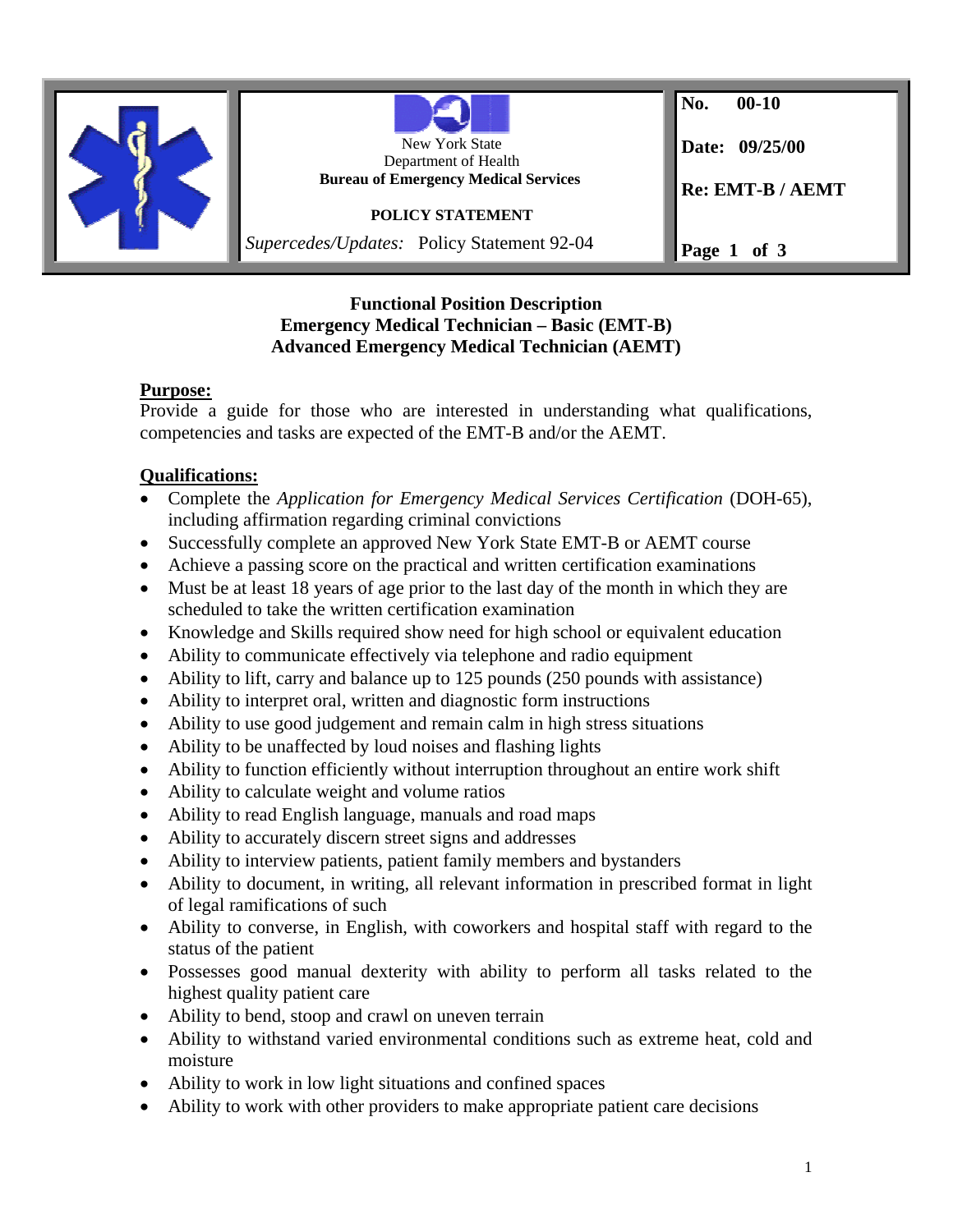### **Competency Areas:**

### **The EMT-B**

Must demonstrate competency is assessment of a patient, handling emergencies using Basic Life Support equipment and techniques. Must be able to perform CPR, control bleeding, provide non-invasive treatment of hypoperfusion, stabilize / immobilize injured bones and the spine, manage environmental emergencies and emergency childbirth. Must be able to use a semi-automatic defibrillator. Must be able to assist patients with self-administration or administer emergency medications as described in state and local protocol.

### **The AEMT-Intermediate**

Must demonstrate competency in all EMT-B skills and equipment usage. Must be able to provide Advanced Life Support using intravenous therapy, defibrillator and advanced airway adjuncts to control the airway in cases of respiratory and cardiac arrest.

### **The AEMT-Critical Care**

Must demonstrate competency in all EMT-B skills and equipment usage. Must be able to provide Advanced Life Support using the AEMT-Intermediate skills and equipment. Must be able to administer appropriate medications.

### **The EMT-Paramedic**

Must be capable of utilizing all EMT-B and AEMT-intermediate skills and equipment. Must be able to perform under Advanced cardiac Life Support (ACLS) and Basic Trauma Life Support (BTLS) standards. Must be knowledgeable and competent in the use of a cardiac monitor/defibrillator and intravenous drugs and fluids. The EMT-Paramedic has reached the highest level of pre-hospital care certification.

#### **Description of Tasks:**

Responds to calls when dispatched. Reads maps, may drive ambulance to emergency site using most expeditious route permitted by weather and road conditions. Observes all traffic ordinances and regulations.

 Uses appropriate body substance isolation procedures. Assesses the safety of the scene, gains access to the patient, assesses extent of injury or illness. Extricates patient from entrapment. Communicates with dispatcher requesting additional assistance or services as necessary. Determines nature of illness or injury. Visually inspects for medical identification emblems to aid in care (medical bracelet, charm, etc.) Uses prescribed techniques and equipment to provide patient care. Provides additional emergency care following established protocols. Assesses and monitors vital signs and general appearance of patient for change. Makes determination regarding patient status and priority for emergency care using established criteria. Reassures patient, family members and bystanders.

Assists with lifting, carrying and properly loading patient into the ambulance. Avoids mishandling patient and undue haste. Determines appropriate medical facility to which patient will be transported. Transports patient to medical facility providing ongoing medical care as necessary enroute. Reports nature of injury or illness to receiving facility. Asks for medical direction from medical control physician and carries